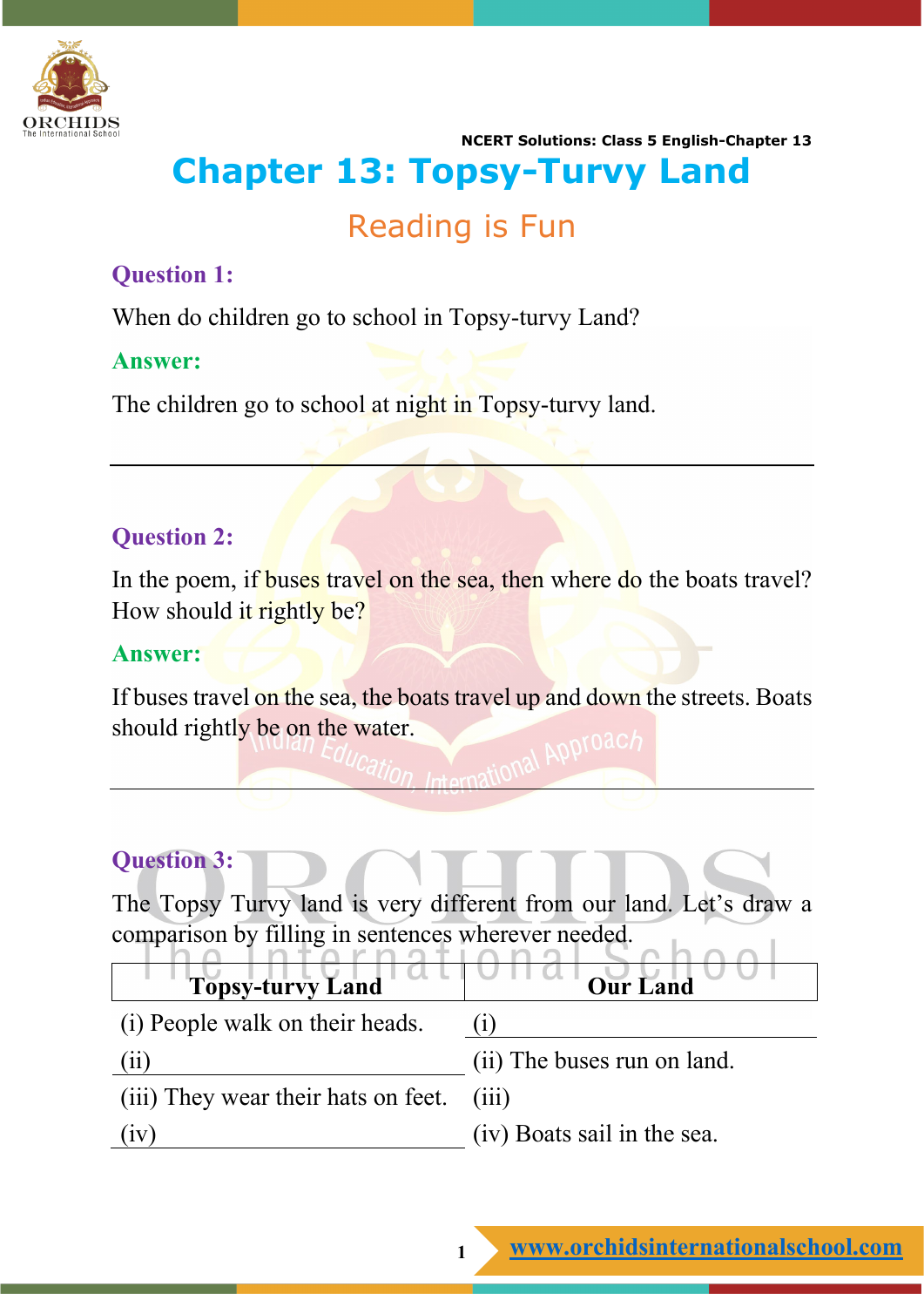

(v) People pay for what they don't get. (v)

# **Answer:**

| <b>Topsy-turvy Land</b>             | <b>Our Land</b>                  |
|-------------------------------------|----------------------------------|
| (i) People walk on their heads.     | (i) People walk on their feet.   |
| (ii) The buses run on the sea.      | (ii) The buses run on land.      |
| (iii) They wear their hats on feet. | (iii) We wear hats on our heads. |
| (iv) Boats run on the streets.      | (iv) Boats sail in the sea.      |
| $(v)$ People pay for what they      |                                  |

(v) People pay <u>for</u> what they

don't get. (v) People pay for what they get.

# Let's Talk

# **Question 1:**

The words in the sentences are jumbled here. Rearrange them to make meaningful sentences. Words that begin with a capital letter are the first word of the sentence.

- (i) Renu naughty is a girl.
- (ii) untidy room Her always is.
- (iii) mother Her advises her clean to it.
- (iv) never listens She her mother to.  $\bigcap$   $\bigcap$   $\bigcap$   $\bigcap$   $\bigcap$   $\bigcap$   $\bigcap$   $\bigcap$   $\bigcap$
- (v) kind of What child a you are?

# **Answer:**

- (i) Renu is a naughty girl.
- (ii) Her room is always untidy.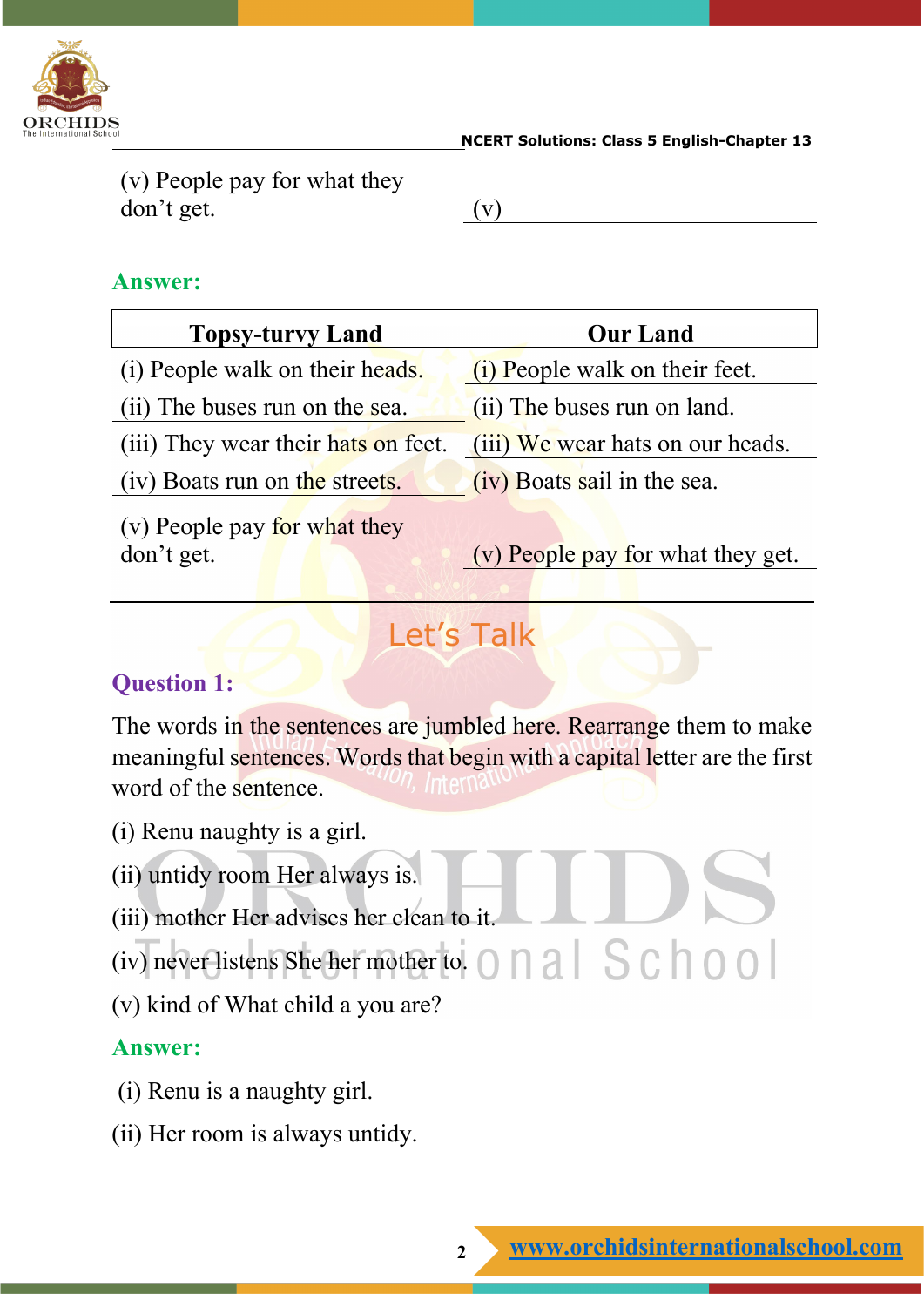

- (iii) Her mother advises her to clean it.
- (iv) She never listens to her mother.
- (v) What kind of a child are you?

# **Question 2:**

Can you tell of some things that go topsy-turvy at home and there is disorder?

# **Answer:**

Sometimes, despite my wholehearted attempts to keep my room clean, it's topsy-turvy. Mom always arranges it, but I can't maintain it regularly. Things are often found at the wrong place or in the wrong order, like dresses not arranged properly in hangers. At times, books are not arranged on the shelf, or some things will spread on the table like pen caps, wrappers and papers.

(Note: Students should attempt the above questions on their own.)

# **Question 1:**

Write five things that you do at home to make your home look neat and clean.

Let's write

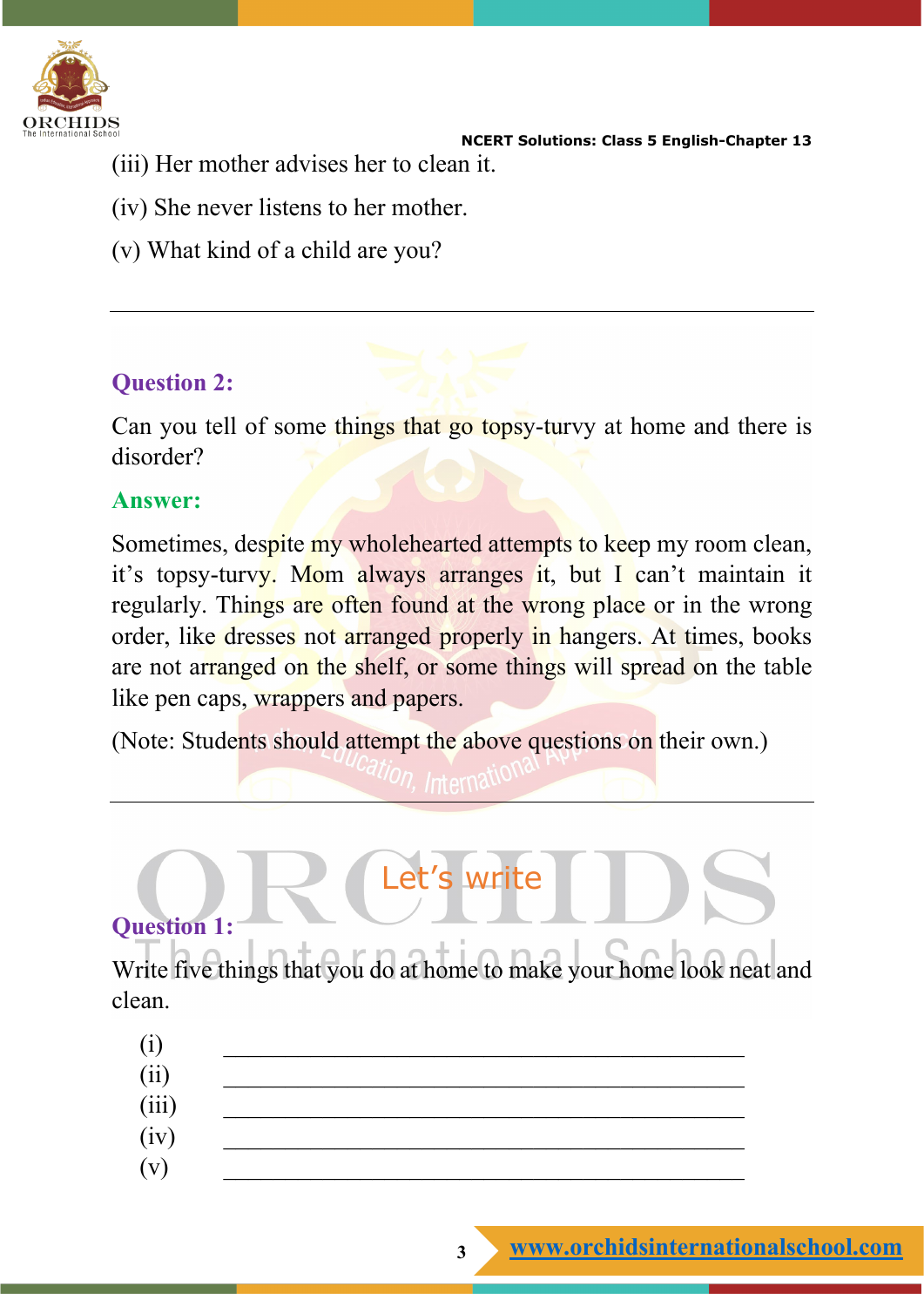

# **Answer:**

- (i) I keep my room clean.
- (ii) I don't bring eatables in my room.
- (iii) I allow proper ventilation and air circulation in the room.
- (iv) I take my mom's help to arrange things properly.
- (v) I spray room freshener regularly.

# **Question 2:**

Let's imagine a topsy-tury scene and describe it in the lines below.

# **Answer:**

One day, I noticed that the lights in my room were blinking, and the curtains were on the floor. To my surprise, I also noticed that my dresses were on the bookshelf and on searching my book I finally found them inside the wardrobe. Suddenly, I saw that the chairs started to sway to and fro, and the table was turned upside down. For a moment, I got confused if I should be afraid of or laugh about it. Soon I realized that it was all in my mind and this was all a dream.

(Note: Students should attempt the above questions on their own.)

# **Question 3:**

Two stories got mixed up. Sort them out and write them in the appropriate boxes.

• We thought the lion had eaten someone.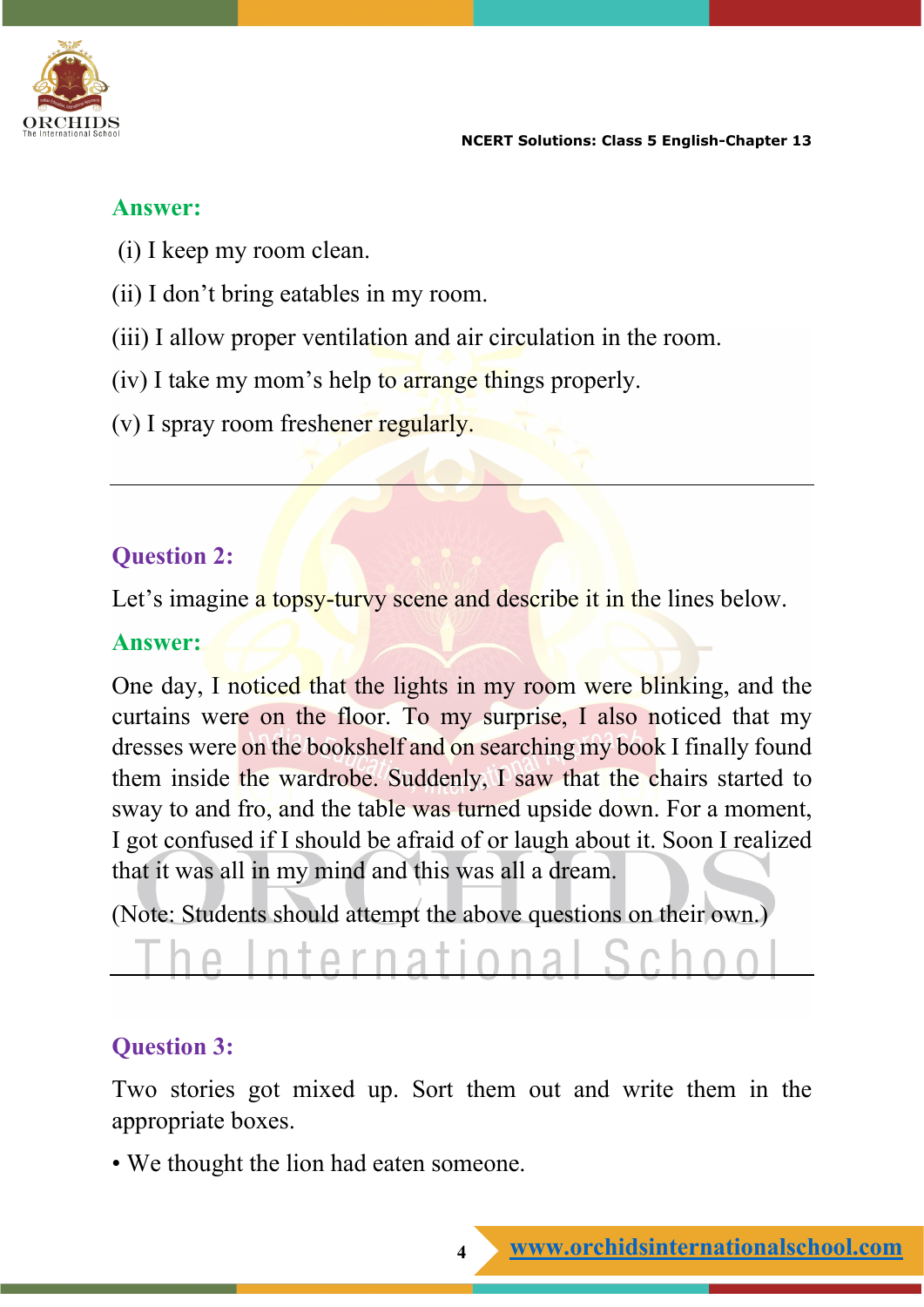

• Suddenly the kite lifted him off the ground and took him over the treetops.

- He saw a shoe in the lion's cage.
- Finally, the kite brought him back to the park.
- Our class had gone to the zoo.
- Puran was flying the brand new kite in the park.

 $\nu$  $U_{Cat}$   $\rightarrow$   $U_{Cat}$   $\rightarrow$   $U_{Cat}$  $\ldots$  . Thence

 $\overline{\phantom{a}}$  , and the set of the set of the set of the set of the set of the set of the set of the set of the set of the set of the set of the set of the set of the set of the set of the set of the set of the set of the s

- Some children stood and screamed, and some ran to the Director of the zoo.
- Puran was frightened and excited.
- The lion had not eaten anyone, because the shoe was one of the lion's toys.

# **The Magic Kite**